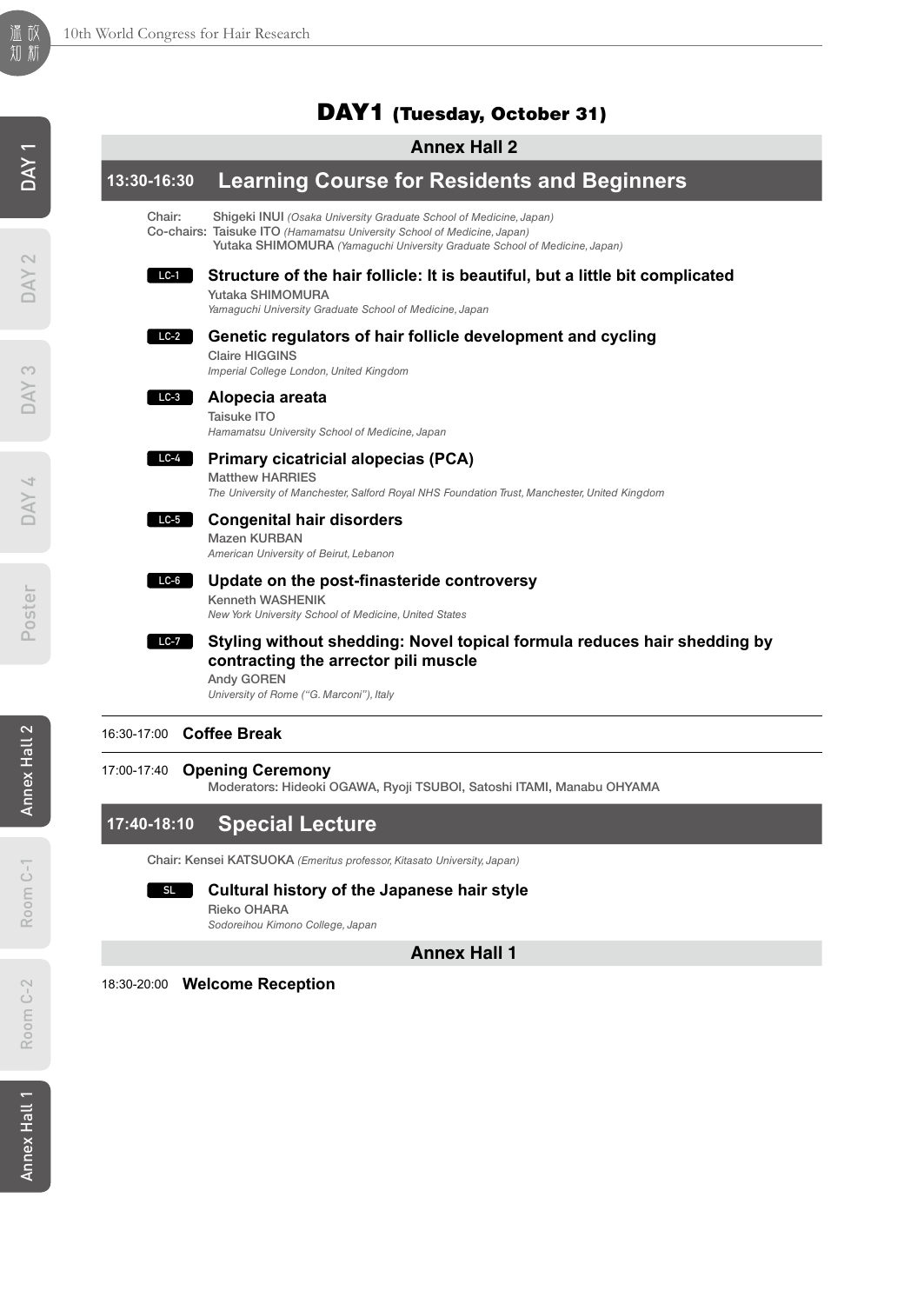# DAY2 (Wednesday, November 1)

# **Annex Hall 2**

**9:00-10:30 Concurrent Session 1**

# **Stem Cells and the Niche**

Chair: Emi K. NISHIMURA *(Tokyo Medical and Dental University, Japan)*

Co-chairs: Mayumi ITO *(The Ronald O. Perelman, New York University School of Medicine, United States)*

George COTSARELIS *(Milton B. Hartzell Professor and Chairman, University of Pennsylvania, Perelman School of Medicine, United States)*



### **Reciprocal interactions between epidermal stem cells and their environment**  Hironobu FUJIWARA

*RIKEN Center for Developmental Biology, Japan*

### **Would healing and hair follicle regeneration CS1-2**

Mayumi ITO

*The Ronald O. Perelman Department of Dermatology, Department of Cell Biology, United States*



# **Regulation of the hair follicle stem cell niche during hair growth, pigmentation and ageing**

Carlos CLAVEL *A\*Star Institute of Medical Biology, Singapore*

# 10:30-10:40 **Coffee Break**

# **10:40-11:40 Plenary Session 1**

# **Clinical**

Chair: Ryoji TSUBOI *(Tokyo Medical University, Japan)* Co-chairs: Maria HORDINSKY *(University of Minnesota, Minneapolis, Minnesota, United States)* Abraham ZLOTOGORSKI *(Hadassah-Hebrew University Medical Center, Israel)*

### **The role of sunscreen and facial skin care products in frontal fibrosing alopecia** William C. CRANWELL **PS1-1**

*Sinclair Dermatology, Victoria, Australia*

### **Clinical evaluation of FGF5 inhibiting formulations for the treatment of hair loss in women and men PS1-2**

Dominic BURG *Cellmid Limited, Australia*

### **Folliculitis decalvans: A clinicopathological study of thirty-two cases**  Masaki UCHIYAMA **PS1-3**

*Tokyo Medical University, Japan*

**Comparison of the treatment outcome of oral tofacitinib with other conventional therapies in extensive refractory alopecia areata**  Jung Won SHIN **PS1-4**

*Seoul National University Bundang Hospital, Korea*

### **Alopecia areata like pattern: A histopathological pitfall in both diffuse and patchy alopecia PS1-5**

Curtis T. THOMPSON

*Oregon Health & Sciences University, United States*

# **11:40-12:05 EHRS John Ebling Award**

Chair: Abraham ZLOTOGORSKI *(President of European Hair Research Society, Hadassah-Hebrew University Medical Center, Israel)*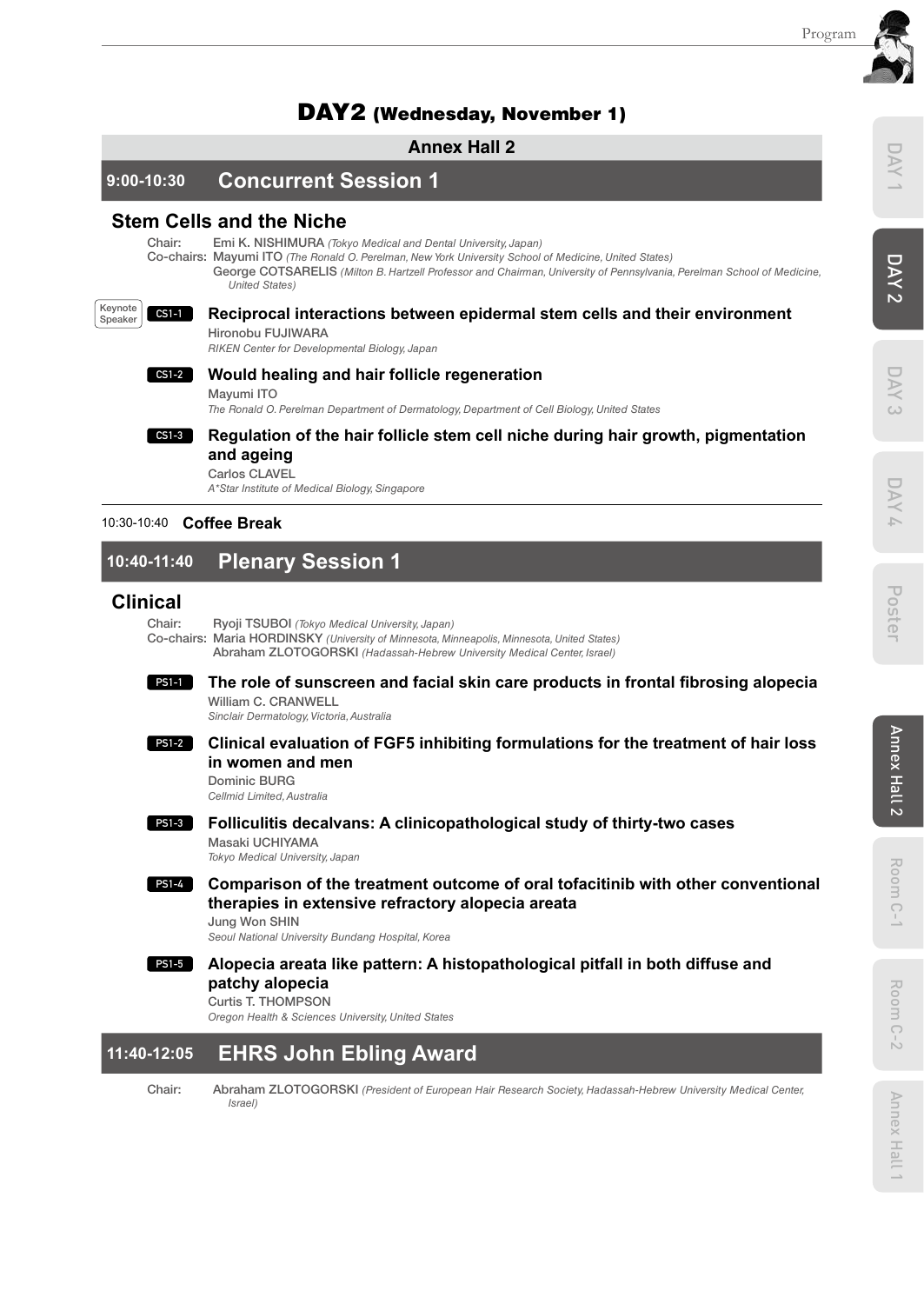# **12:15-13:15 Luncheon Seminar 1**

### **Sponsored by Aderans Company Limited**

Chair: Satoshi ITAMI *(Osaka University Graduate School of Medicine, Japan)* Co-chair: Valerie RANDALL *(Centre for Skin Sciences, University of Bradford, United Kingdom)*

### **Prostaglandins and androgenetic alopecia LS1-1**

George COTSARELIS *University of Pennsylvania, United States*

### **Revisiting the Warburg effect and the importance of hair follicle metabolism in health and disease LS1-2**

Mike PHILPOTT

*Centre for Cell Biology and Cutaneous Research, Blizard Institute Barts and The London School of medicine and Dentistry, Queen Mary College London, United Kingdom*

# **13:20-14:30 Keynote Lecture 1**

Chair: Hideoki OGAWA *(CEO Juntendo University, Japan)*

Co-chairs: Won Soo LEE *(Department of Dermatology, Yonsei Wonju University, Korea)*

Rodney D. SINCLAIR *(University of Melbourne, Epworth Hospital and Sinclair Dermatology, Australia)*

### **Dissecting the hair follicle dermal stem cell lineage towards understanding their role in hair growth and hair loss KL1-1**

Jeff BIERNASKIE *University of Calgary, Canada*

**KL1-2**

### **Stem cells orchestrate hair follicle aging program** Emi K. NISHIMURA

*Tokyo Medical and Dental University, Japan*

# **14:30-16:00 Concurrent Session 2**

# **Androgenetic Alopecia**

Chair: Shigeki INUI *(Osaka University Graduate School of Medicine, Japan)*

- Co-chairs: Gwang Seong CHOI *(Department of Dermatology, Inha University College of Medicine, Korea)*
	- Annika VOGT *(Clinical Research Center for Hari and Skin Science, Department of Dermatology, Charite-University Medicine Berlin, Germany)*



# **Exploring andrologen signaling axis in androgenetic alopecia**

Shigeki INUI *Osaka University Graduate School of Medicine, Japan*

**CS2-2**

**Recent update on the treatment of androgenetic alopecia**  Gwang Seong CHOI

*Inha University, Korea*

**CS2-3**

# **Post-finasteride syndrome**

Ramon GRIMALT

*Universitat Internacional de Catalunya, Spain*

### **Proteomic analysis in dermal papilla (DP) from male androgenetic alopecia (AGA) after treatment with low level laser therapy**  Ratchathorn PANCHAPRATEEP **CS2-4**

*Chulalongkorn University, King Chulalongkorn Memorial Hospital, Thailand*

- **Topical application of siRNA against androgen receptor for treatment of androgenic alopecia and female pattern of hair loss CS2-5**
	- Elena FEINSTEIN

*Quark Pharmaceuticals, United States*



**Long-term efficacy of finasteride in 801 Japanese men with androgenetic alopecia** 

Toshihiro YOSHITAKE *Kitasato University School of Medicine, Japan*

Room C-2

 $C - 2$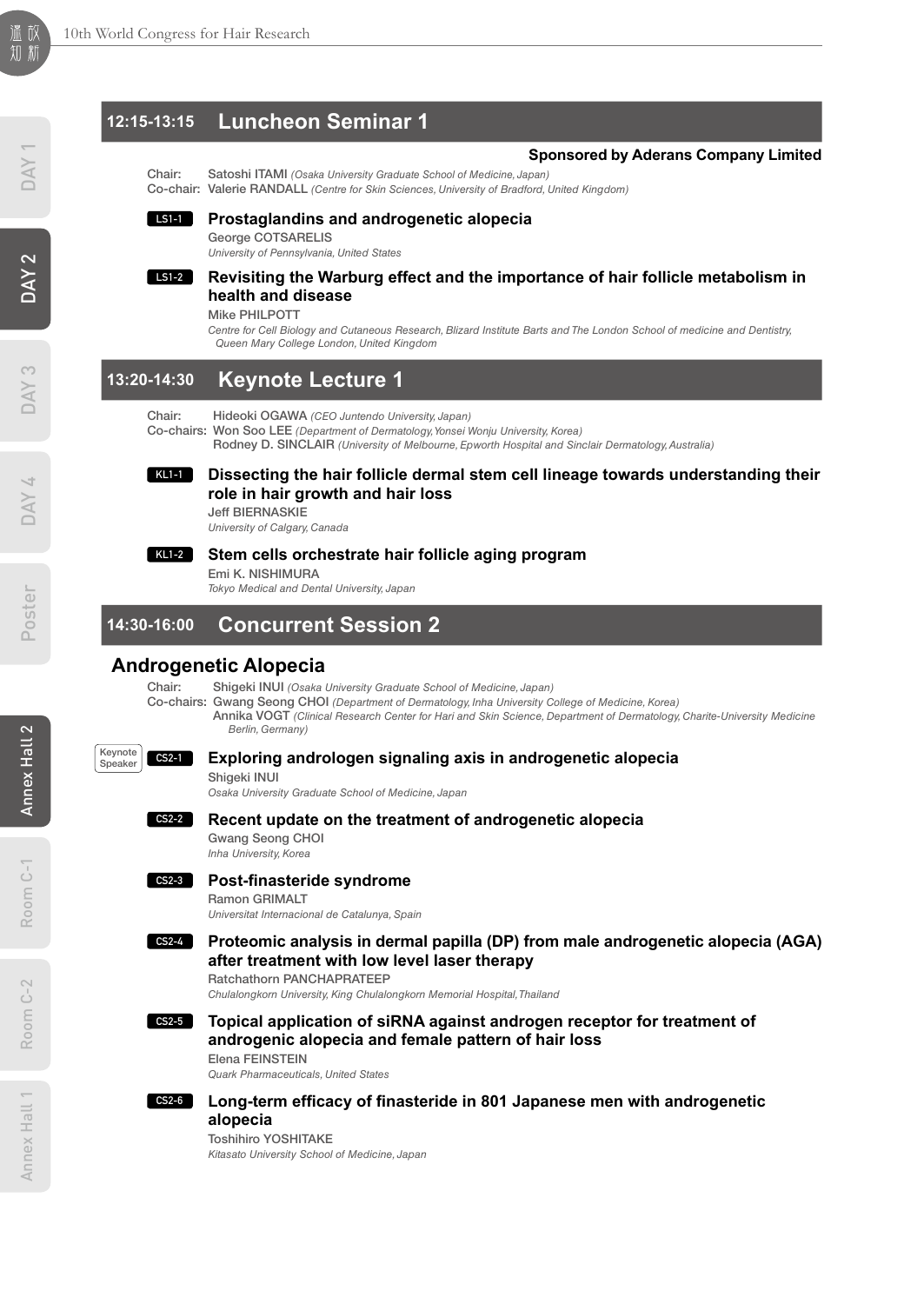

# **16:10-17:10 Afternoon Seminar**

# **Up to Date of Hair Science**

Chair: Taisuke ITO *(Hamamatsu University School of Medicine, Japan)*



# **Strategies to promote vellus-to-terminal reconversion: Concepts & perspectives** Ralf PAUS

*University of Manchester, United Kingdom*

### **Ten-year efficacy of finasteride in 105 Japanese men with androgenetic alopecia AS-2** Akio SATO

*Department of Regenerative Plastic Surgery, Kitasato University School of Medicine, Japan*

**Room C-1**

# **9:00-10:30 Concurrent Session 3**

# **Alopecia Areata (Research)**

Chair: Taisuke ITO *(Hamamatsu University School of Medicine, Japan)* Co-chairs: Yuval RAMOT *(Center for Genetic Diseases of the Skin and Hair, Hadassah-Hebrew University Medical Center Jerusalem, Israel)*

Bianca Maria PIRACCINI *(University of Bologna, Italy)*

### **Preclinical evaluation of new therapies for alopecia areata using cell-transferred C3H/HeJ mouse model CS3-1**

Eddy Hsi Chun WANG *Columbia University, United States*



**TCR analysis of single human intralesional CD8+ T-cells as first step towards the identification of pathogenic antigen(s) in alopecia areata** Marta BERTOLINI

*University of Muenster, Germany*



**Resident dermal γδ1<sup>+</sup> T-cells operate as autoimmunity-promoting stresssentinels in human skin: Relevance for alopecia areata**  Youhei UCHIDA

*University of Muenster, Germany*

**Identification of autoantigens in the mouse model of alopecia areata** Christina I. TEJEDA **CS3-4**

*Columbia College of Physicians and Surgeons, United States*

**Alopecia density and extent (ALODEX) score, a method for the assessment of hair loss in alopecia areata CS3-5**

Elise A. OLSEN *Duke University Medical Center, United States*

# 10:30-10:40 **Coffee Break**

# **12:15-13:15 Luncheon Seminar 2**

**Sponsored by Unilever**

# **Exploring Dandruff & Scalp Health: A Comprehensive Approach**

Chair: Luis A. GARZA *(Johns Hopkins University, United States)*



**Dandruff and seborrheic dermatitis: Distinct causes for concern?** Luis A. GARZA

*Johns Hopkins University, United States*



**Microbes and dandruff: Emerging understanding** 

Cheri CHU *Unilever R&D Shanghai, China*

### **Technical approaches to controlling dandruff LS2-3**

Luisa COLLINS *Unilever R&D Port Sunlight, United Kingdom*



'n

Room C-1

Room C-1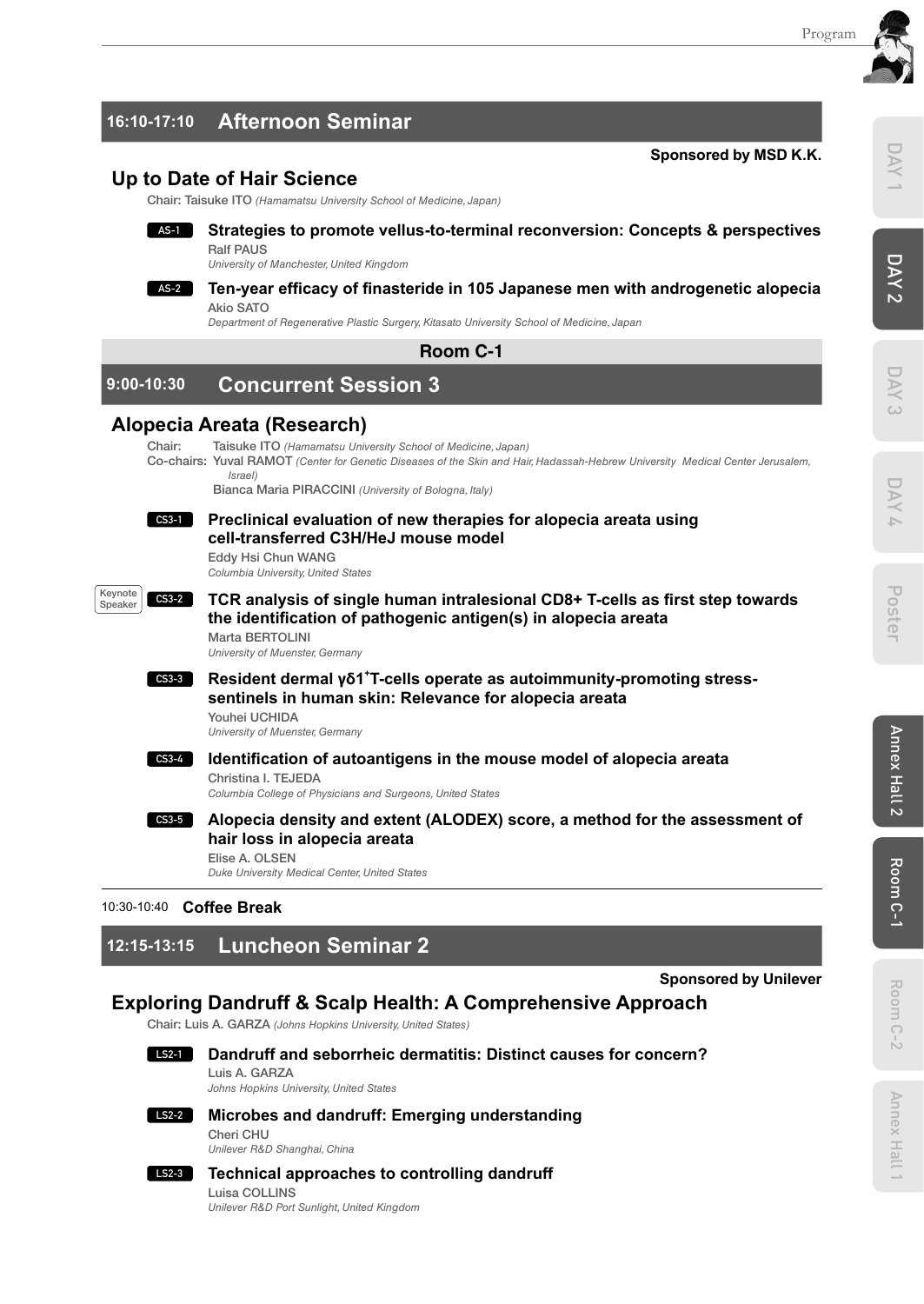# $\overline{\mathsf{N}}$

# Poster DAY 4 DAY 3 DAY 2 DAY 1

# **14:30-16:00 Concurrent Session 4**

# **Hair Follicle Morphology and Cosmetology**

Chair: Jiro KISHIMOTO *(Shiseido Global Innovation Center Regenerative Medicine Research, Japan)* Co-chairs: Ohsang KWON *(Department of Dermatology, Seoul National University College of Medicine, Korea)* Leslie JONES *(University of Melbourne, Department of Medicine, St. Vinsent's Hospital, Melbourne, Australia)*



# **Hair cosmetics and ethnicity: Unveiling the secrets**

Maria Fernanda R. GAVAZZONI *Universidade Federal Fluminense, Brazil*

### **Characteristic structure of curved human hair and technology to relax the curved hair shape CS4-2**

Shinobu NAGASE *Kao Corporation, Japan*

# **CS4-3**

**CS4-4**

**CS4-5**

**Hair in different ethnicities**  Norma Elizabeth VAZQUEZ-HERRERA *Tecnologico de Monterrey, Mexico*

**What kind of surface property is felt as damaged hairs?** 

Minori KAKIZAWA *Shiseido Co., Ltd., Japan*

**Nutraceutical promoters of autophagy prolongs human hair growth** *ex vivo*

Benedetto GRIMALDI *Istituto Italiano Di Tecnologia, Italy*

### **Pharmaceutical action of arachidonate 12-lipoxygenase inhibitors on S100A3 citrullination in human hair cuticles CS4-6**

Kenji KIZAWA

*Biological Science Research Laboratory, Kao Corporation, Japan*

# **16:10-17:10 Sponsored Seminar**

# **Sponsored by Aderans Company Limited / Artnature Inc.**

# **Wig Service in Japan**

Chair: Shigeki INUI *(Osaka University Graduate School of Medicine, Japan)* Co-chair: Yutaka NARISAWA *(Saga University, Japan)*

# **evidence**

Shigeki INUI

*Osaka University Graduate School of Medicine, Japan*

**Technologies of totally custom made wigs** 

### **On the advanced nature of Japanese hair industry and superiority of products / services SS-2**

**Wig for psychosocial quality of life of hair loss patients: Questionnaire-based** 

Atsumori HIRAI *Artnature Inc., Japan*

# **SS-3**

**SS-1**

Yuji HIRAHARA

*Aderans Co., Ltd., Japan*

**Room C-2**

# **9:00-10:30 Concurrent Session 5**

# **Hair Transplantation Visiting Old, Learn New**

Chair: Akio SATO *(Tokyo Memorial Clinic Hirayama, Japan)* Co-chairs: Yoshinori ISHII *(Omiya Skin Clinic, Japan)*

Masahisa NAGAI *(Renaissance Clinic Fukuoka, Japan)*

# **CS5-1**

**Significant clinical factors related to unexpected wide surgical strip scar** Hyo KANG

*Miracle Hair Restoration Clinic, Korea*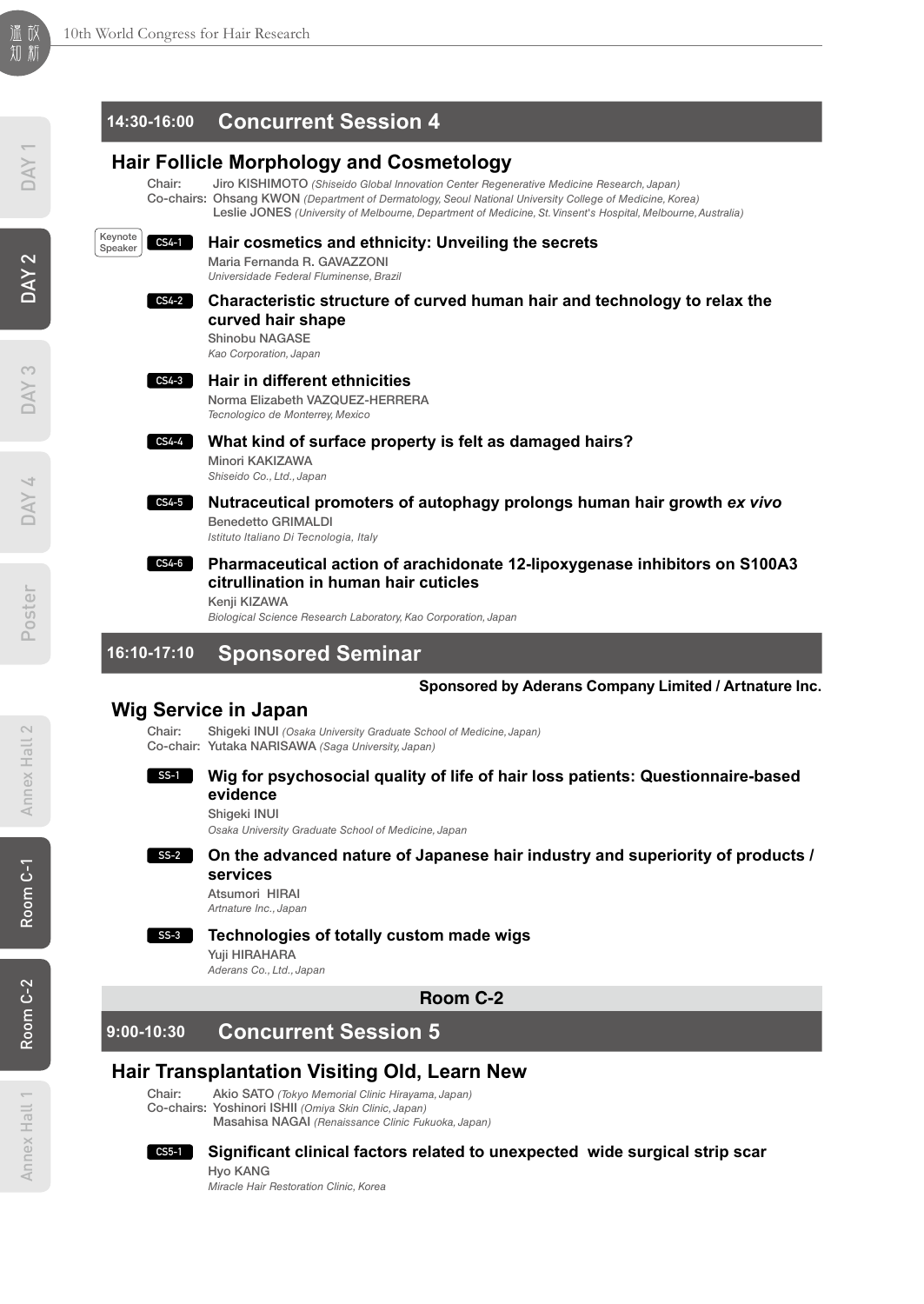

| CS5-2 | Hair transplantation in China<br>Wen Yu WU<br>Huashan Hospital, FuDan University, China                                                                       |
|-------|---------------------------------------------------------------------------------------------------------------------------------------------------------------|
| CS5-3 | <b>Consideration on FUE megasession for East Asian</b><br>Young Geun RYU<br>Forhair Clinic Seoul, Korea                                                       |
| CS5-4 | The art of hair restoration<br>Timothy P. CARMAN<br>La Jolla Hair Restoration Medical Center, United States                                                   |
| CS5-5 | A new approach to hair cell therapy: Combining medical and scientific<br>innovation in hair 'cloning'<br>Bessam FARJO<br>Farjo Hair Institute, United Kingdom |
| CS5-6 | Nagai method state of the art technique beyond limits<br>Masahisa NAGAI<br>Renaissance Clinic Fukuoka, Japan                                                  |

10:30-10:40 **Coffee Break**

# 12:15-13:15 **Luncheon Seminar 2 (Relay)**

# **14:30-16:30 Concurrent Session 6**

# **Hair Transplantation**

14:30-15:30<br>Chair:

Kuniyoshi YAGYU (Kioicho Clinic, Japan)

Co-chairs: Andrea MARLIANI *(University of Firenze, Italy)*

Piero TESAURO (ISHRS member, Incoming President SITRI (Italian Society of Hair Science), SICPRE (Italian Society of *Plastic Surgery), AICPE, Italy)*



Keynote Speaker

# **Hair transplant and therapy: How and when can this combination work?**

Piero TESAURO *Private Practice, Italy*



# **Emerging therapies in the treatment of androgenetic alopecia**

Kenneth WASHENIK *New York University School of Medicine, United States*



# **The hair clock, or (to put it another way) why is hair growth cyclical?**

Andrea MARLIANI *University of Florence, Italy*

15:30-16:30<br>Chair:

Kenneth WASHENIK *(New York University School of Medicine, United States)* Co-chair: Robert LEONARD, JR. *(Leonard Hair Transplant Associates, United States)*



# **Tricoanalisis or microscopy in polarized light new perspectives for the study of the hair**

Gaetano AGOSTINACCHIO *Studio Medico Dermatologico Agostinacchio, Italy*

### **WITHDRAWN CS6-5**



# **Styling without shedding: Novel topical formula reduces hair shedding by contracting the arrector pili muscle**

Andy O. GOREN *University of Rome ("G. Marconi"), United States*

### **Cicatricial alopecia secondary to dermatoses: Is it appropriate to treat CS6-7**

# **surgically?**

Nilofer FARJO *Farjo Hair Institute, United Kingdom*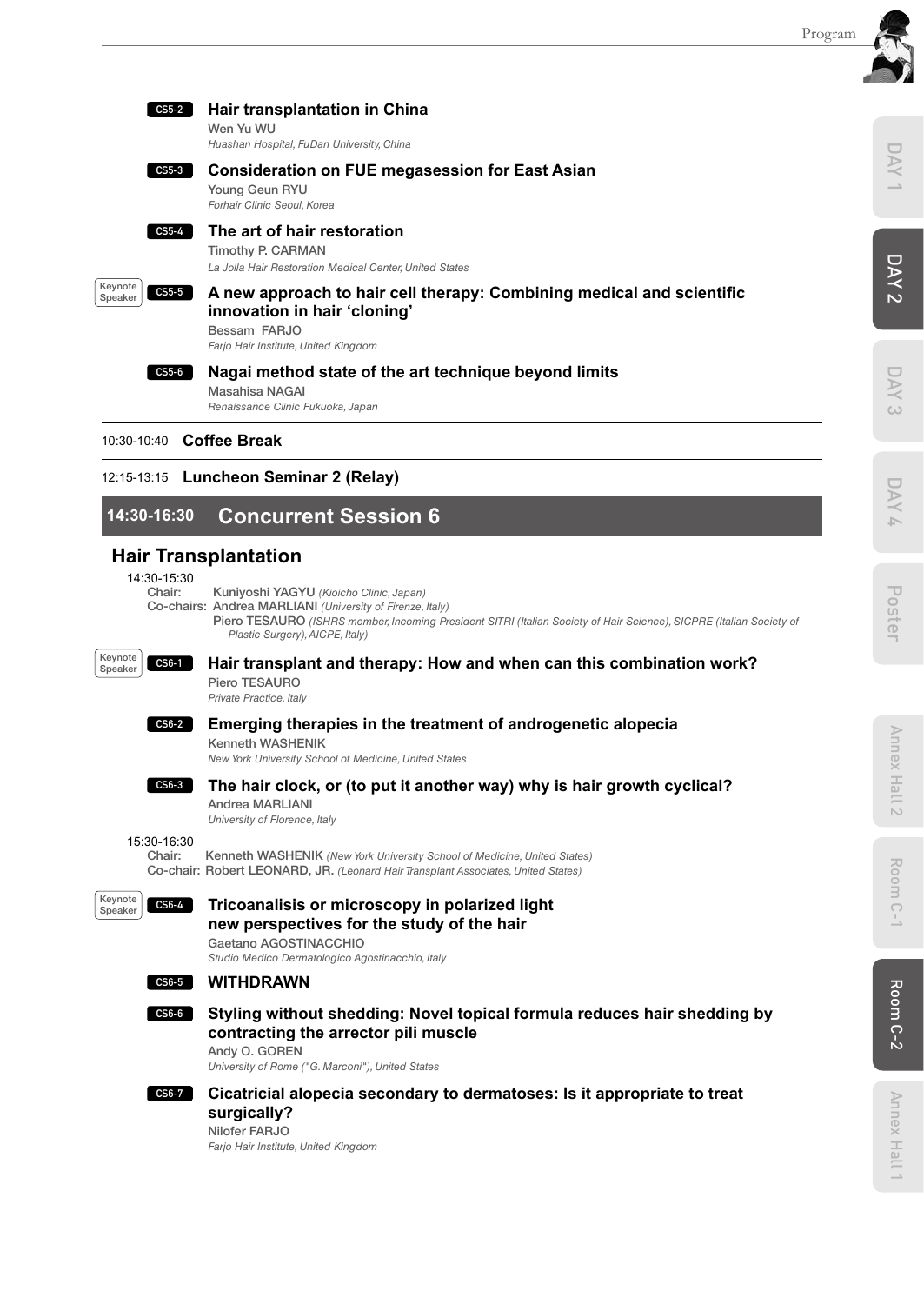# DAY3 (Thursday, November 2)

# **Annex Hall 2 7:50-8:50 Morning Seminar 1 Sponsored by P&G** Chair: John GRAY *(P&G, Beauty, South Africa)* Co-chair: Jeni THOMAS *(P&G, Hair Care, United States)* **Hair fiber "quality of life" from scalp to tips: New insights & treatment strategies for pre- and post-emergent hair**  Jennifer M. MARSH, Jim R. SCHWARTZ *The Procter & Gamble Company, Cincinnati, Ohio, United States* **Global view on extrinsic and intrinsic factors affecting hair fiber quality of life** Ralph M. TRÜEB *Center for Dermatology and Hair Diseases, and University of Zurich, Wallisellen (Zurich), Switzerland* **9:00-10:30 Concurrent Session 7 Scarring Alopecia** Chair: Kazutoshi HARADA *(Tokyo Medical University, Japan)* Co-chairs: Andrew MESSENGER *(University of Sheffield, United Kingdom)* Jerry SHAPIRO *(New York University School of Medicine, United States)* **Treatment of Cicatricial Alopecias**  Jerry SHAPIRO *New York University School of Medicine, United States*  **Treatment of Cicatricial Alopecia**  Wilma F. BERGFELD *Cleveland Clinic Foundation, United States* **Frontal fibrosing alopecia: Is there an environmental cause?** Andrew G. MESSENGER *University of Sheffield, United Kingdom* **Histopathological findings in affected and unaffected scalp areas of lichen planopilaris and frontal fibrosing alopecia** Isabella DOCHE *University of Sao Paulo, Brazil*  **Dissecting cellulitis of the scalp: A case series in Taiwan and discussion on the pathogenesis**  Chao Chun YANG **MS1-1 MS1-2 CS7-1** Keynote Speaker **CS7-2 CS7-3 CS7-4 CS7-5**

*National Cheng Kung University, Taiwan*

# 10:30-10:50 **Coffee Break**

# **10:50-11:30 Keynote Lecture 2**

Chair: Wilma F. BERGFELD *(Cleveland Clinic Foundation, United States)*

Co-chair: Jianzhong ZHANG *(Department of Dermatology Peking University People's Hospital Chinese Society of Dermatology, China)*

### **Toward the treatment of permanent chemotherapy-induced alopecia KL2-1**

Ohsang KWON

*Seoul National University College of Medicine, Korea*

Room C-2

 $C - 2$ Room (

Annex Hall 1

Annex Hall 1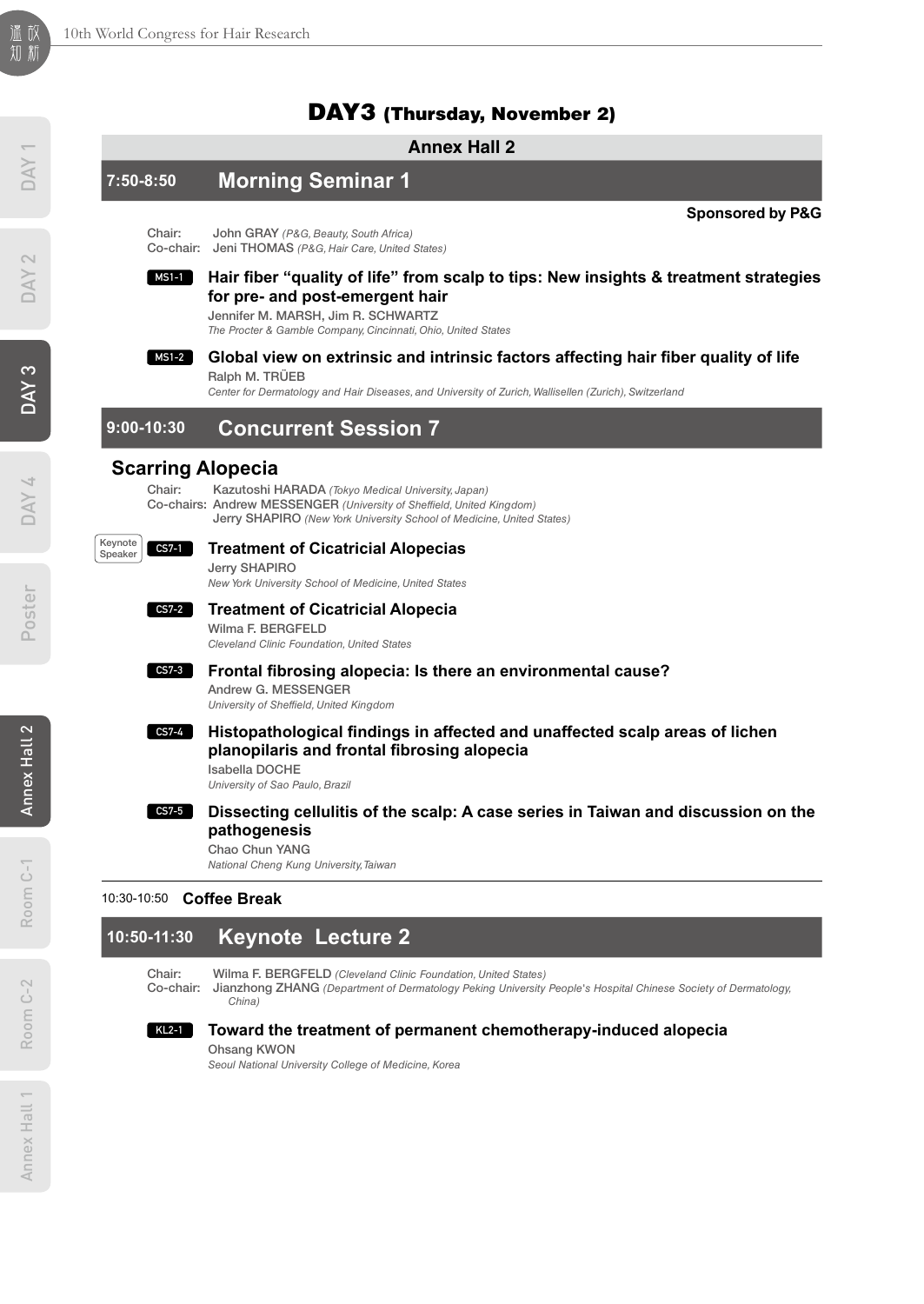# **11:40-12:40 Luncheon Seminar 3**

# **Hair Follicle Regeneration, "Basic and Clinical Translation"**

Shiro NIIYAMA *(Department of Dermatology Toho University Ohashi Medical Center, Japan)* Co-chair: Jiro KISHIMOTO *(Global Innovation Center, Shiseido Co., Ltd., Japan)*

### **Integrated omics approaches to understand dermal papilla inductivity** Claire A. HIGGINS **LS3-1**

*Department of Bioengineering, Imperial College London, United Kingdom*

### **Autologous cell-based therapy for hair loss using Dermal Sheath Cup Cells (DSCC). Basic concept and clinical research study in Japan** Jiro KISHIMOTO **LS3-2**

*Global Innovation Center, Shiseido Co., Ltd., Japan*

# **12:50-13:50 Plenary Session 2**

# **Research**

Chair: Satoshi ITAMI *(Osaka University Graduate School of Medicine, Japan)* Co-chairs: George COTSARELIS *(University of Pennsylvania, Perelman school of Medicine, United States)* Ulrike BLUME-PEYTAVI *(Department of Dermatology and Allergy, Charite Universitats Medicin Berlin, Germany)*

### **Optical imaging for diagnostic indices in alopecia areata PS2-1**

Jessica LIN

*University of California, Irvine, United States*

### **After skin wounding, noncoding dsRNA coordinates prostaglandins and Wnts to promote regeneration PS2-2**

Luis A. GARZA

*Johns Hopkins University, United States*

### **Clinical and biometrological characterisation of female hair ageing: Monocentric, comparative study in young and elderly not alopecic women PS2-3**

*Pierre Fabre Dermo cosmetique, France*

### **Hair follicles engage in chemosensation: Olfactory receptor OR2AT4 regulates human hair growth PS2-4**

### **Three dimensional ultrastructural analysis of hair follicle dermal sheath cells PS2-5**

# **14:00-15:30 Concurrent Session 8**

# **Hair Anti-Aging**

Co-chairs: Ralph M. TRÜEB *(Center for Dermatology and Hair Disease University of Zurich, Switzerland)*



# **Medical and cosmetic treatments for aging male and female hair**

*Center for Dermatology and Hair Disease University of Zurich, Switzerland*

# **CS8-2**

# **The mechanism of aging-associated hair graying and hair thinning: toward the discovery of pharmacological targets**



# **Key quest and strategy for anti-hair aging and anti-hair shaft aging**

*Yonsei Wonju University, Korea*

# **Sponsored by Shiseido**





 $\bar{\triangleright}$ 

Room C-1

Room C-

**Sponsored by P&G**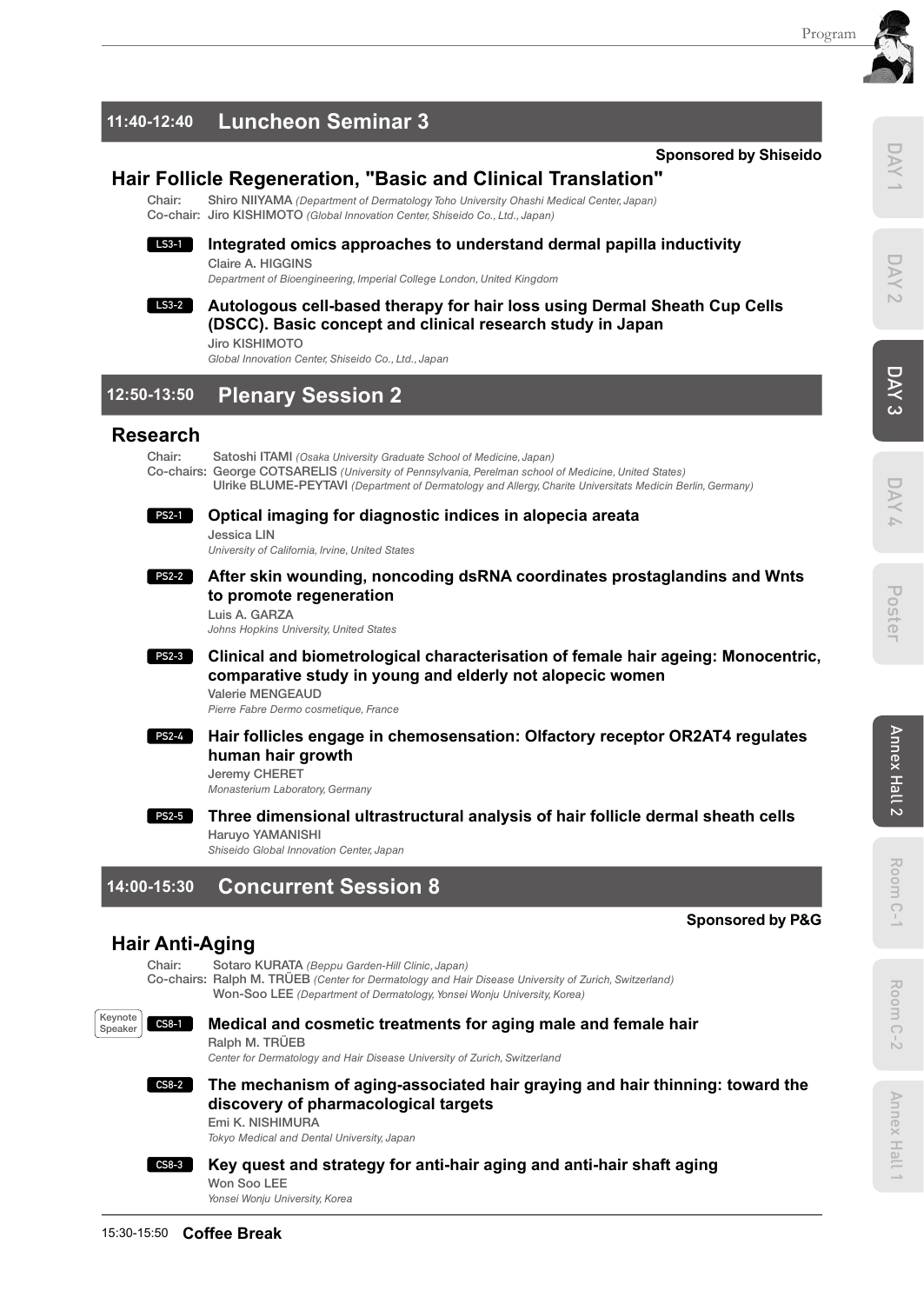DAY<sub>1</sub>

DAY 2

DAY 3

|                                | 15:50-17:30 Concurrent Session 11                                                                                                                                                                                                           |
|--------------------------------|---------------------------------------------------------------------------------------------------------------------------------------------------------------------------------------------------------------------------------------------|
|                                | <b>Sponsored by Aderans Company Limited</b>                                                                                                                                                                                                 |
|                                | New Horizon of Hair Disease Management and Research                                                                                                                                                                                         |
| Chair:                         | Sotaro KURATA (Beppu Garden-Hill Clinic, Japan)<br>Co-chairs: Kenneth WASHENIK (New York University School of Medicine, United States)<br>Yuliya OVCHARENKO (V. N. Karazin Kharkiv National University; Institute of Trichology, Ukraine)   |
| Keynote<br>$CS11-1$<br>Speaker | Hair follicle transit amplifying cells exhibit stem cell-like properties for<br>regeneration after chemo- and radio-therapeutic injury<br>Sung Jan LIN<br>National Taiwan University, Taiwan                                                |
| CS11-2                         | Elongation of anagen by red LED possiblly through paracrine mediators for<br>dermal papilla<br>Shigeki INUI<br>Osaka University Graduate School of Medicine, Japan                                                                          |
| $CS11-3$                       | Development of new treatment for chemotherapy induced alopecia<br>- basic and clinical study -<br>Masafumi INOMATA<br>Oita University Faculty of Medicine, Japan                                                                            |
| $CS11-4$                       | Incidence of permanent chemotherapy-induced alopecia among breast cancer<br>patients: A five-year prospective cohort study<br>Danbee KANG                                                                                                   |
|                                | Center for Clinical Epidemiology, Samsung Medical Center, Sungkyunkwan University School of Medicine, Korea                                                                                                                                 |
| CS11-5                         | Retrospective review of triggers, demographics, and stress of patients<br>diagnosed with telogen effluvium at a specialty alopecia clinic<br><b>Martina PORTER</b><br>Beth Israel Deaconess Medical Center, United States                   |
| $CS11-6$                       | Next generation drug delivery systems-<br>which parameters are associated with improved penetration in hair follicles?<br>Annika VOGT<br>Charite-University Medicine Berlin, Germany                                                        |
| <b>CS11-7</b>                  | OCT in inflammatory scalp deseases<br>Maria A. MARTINEZ<br>Universidad Nacional Autonoma de Mexico, Mexico                                                                                                                                  |
|                                | Room C-1                                                                                                                                                                                                                                    |
| $9:00 - 10:30$                 | <b>Concurrent Session 9</b>                                                                                                                                                                                                                 |
|                                | <b>Stem Cell and Tissue Engineering</b>                                                                                                                                                                                                     |
| Chair:                         | Yasuyuki AMOH (Kitasato University School of Medicine, Japan)<br>Co-chairs: Robert M. HOFFMAN (AntiCancer inc. University of California San Diego, United States)<br>Shigaku IKEDA (Juntendo University Graduate School of Medicine, Japan) |
| Keynote<br>$CS9-1$<br>Speaker  | Hair follicle-associated-pluripotent (HAP) stem cells<br>Robert M. HOFFMAN<br>AntiCancer Inc. University of California San Diego, United States                                                                                             |
| $CS9-2$                        | Mesenchymal niche regulated regional epithelial regeneration<br><b>Ting CHEN</b><br>National Institute of Biological Sciences, Beijing, China                                                                                               |
| $CS9-3$                        | Self-organization of skin organoid with hair primordia formation in vitro<br>Minaxina LEI<br>University of Southern California, United States                                                                                               |
| <b>CS9-4</b>                   | Implanted HAP stem cells encapsulated in polyvinylidene fluoride membrane<br>cylinders promote effective recovery of peripheral nerve injury<br>Koya OBARA<br>Kitasato University School of Medicine, Japan                                 |
|                                |                                                                                                                                                                                                                                             |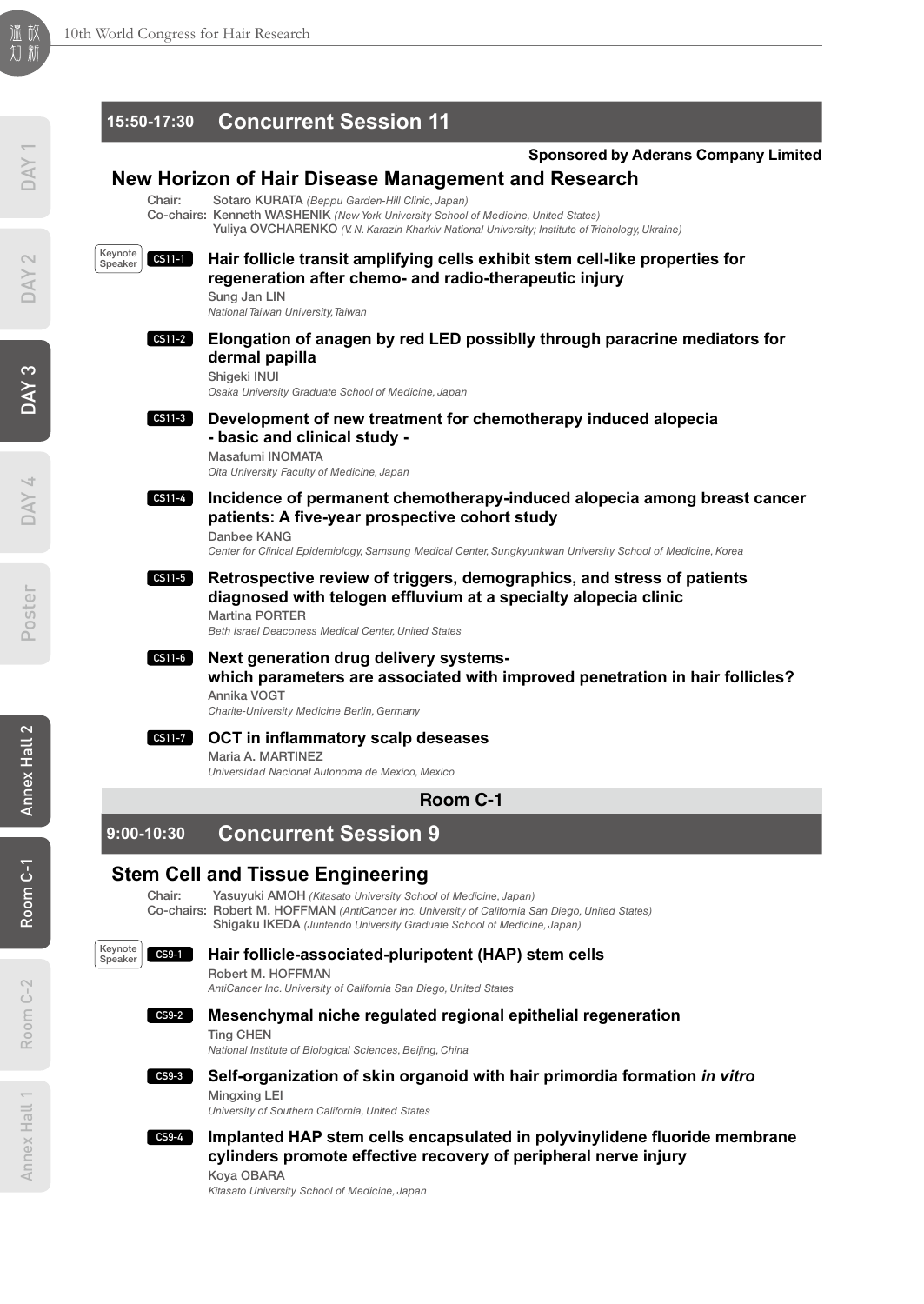DAY

DAY



**Functional validation of candidate trichogenes identified from 3D-cultured human dermal papilla cells** 

Young K. SUNG *Kyungpook National University, Korea*

10:30-10:50 **Coffee Break**

**11:40-12:40 Luncheon Seminar 4** 

**Sponsored by Taisho Pharmaceutical Co., Ltd. Taisho Toyama Pharmaceutical Co., Ltd.**

# **Management of Androgenetic Alopecia**<br>Chairs: Selil ARASE (*Emeritus Tokushima University Japan*)

Seiji ARASE *(Emeritus, Tokushima University, Japan)* Xingqi ZHANG *(The First Affiliated Hospital of Sun Yat-sen University, China)*

**Towards improved treatment options for androgenetic alopecia (AGA): From PRP to a novel humanized mouse model of AGA LS4-1**

Amos GILHAR *Technion Israel Institute, Israel*



**Non-responders to oral medications in AGA**

Chang Hun HUH *Seoul National University Bundang Hospital, Korea*

# **14:00-15:30 Concurrent Session 10**

# **Diagnostic Techniques: Trichoscopy and Beyond**

Chair: Manabu OHYAMA *(Kyorin University School of Medicine, Japan)* Co-chairs: Chang Hun HUH *(Seoul National University Bundang Hospital, Korea)* Antonella TOSTI *(Miller School of Medicine, University of Miami, United States)*



# **Trichoscopy: An update**

Antonella TOSTI *University of Miami, United States*

### **How to make full use of trichoscopy in practice?: Introduction of the diagnostic flow chart and tips to enhance the diagnostic accuracy** Misaki KINOSHITA-ISE **CS10-2**

*Kyorin University School of Medicine, Japan*

### **Casts and pseudocasts CS10-3**

### Isabella DOCHE

*University of Sao Paulo, Brazil*

**Hair fungal infection: Precise diagnosis and therapeutic effect evaluation by dermoscopy and fluorescent staining** Yuping RAN **CS10-4**

*Sichuan University, Chengdu, China*

**CS10-5**

**Follicular map - a novel approach to quantitative trichoscopy**  Michal KASPRZAK

*TrichoLAB, Poland*



15:30-15:50 **Coffee Break**

DAY 1 DAY 2 DAY 3 DAY 4 Poster

DAY

Poster

DAY<sub>3</sub>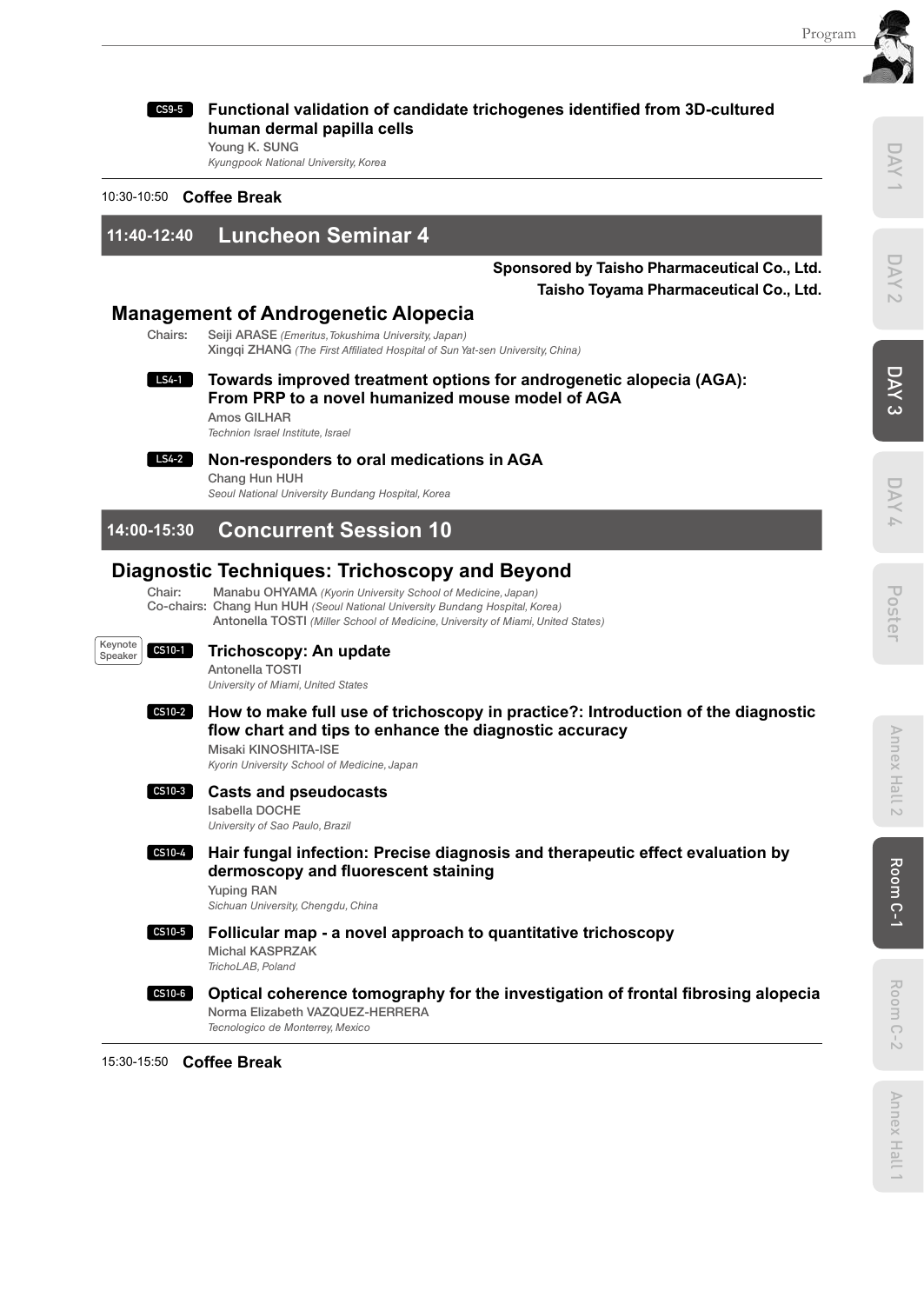# Poster DAY 4 DAY 3 DAY 2 DAY 1

# **15:50-17:30 "Frontiers from the World" - Selected Presentations**

Chair: Weixin FAN *(First Affiliated Hospital of Nanjing Medical University (Jiangsu Province Hospital), China)* Co-chairs: Ramon GRIMALT *(Universitat Internacional de Catalunya UIC-Barcelona, Barcelona, Spain)* Daniel ASZ-SIGALL *(Onco-Dermatology Clinic, National University of Mexico, Mexico)* Juan FERRANDO *(Hospital Clínic and Barcelona University Medical School, Barcelona, Spain)*

### **The clinical presentation of acute telogen effluvium SP-1**

Xingqi ZHANG

*The First Affiliated Hospital of Sun Yat-sen University, Guangzhou, China*

### **Trichoscopy of pigmented scalp SP-2**

Fernanda TORRES

*Dermatology in Private Practice, Rio de Janeiro, Brazil*

### **What´s new in frontal fibrosing alopecia SP-3**

Sergio VANO-GALVAN

*Ramon y Cajal Hospital, University Hospital, Madrid, Spain University of Alcala, Spain*

### **Hair follicle transplantation for the treatment of scalp of the linear scleroderma on the scalp- a case report SP-4**

Weixin FAN

*First Affiliated Hospital of Nanjing Medical University (Jiangsu Province Hospital), China*

### **Frontal fibrosing alopecia vs lichen planopilaris in Singapore SP-5**

Joyce S.S. LEE *National Skin Centre, Singapore*

### **Facial papules in frontal fibrosing alopecia: Beyond vellus hair follicle involvement SP-6**

Rodrigo PIRMEZ

*Santa Casa da Misericórdia do Rio de Janeiro, Brazil*

### **Infections and infestations of the scalp SP-7**

Daniel ASZ-SIGALL *National University of Mexico, Mexico*

# **Room C-2**

**9:00-10:30 Concurrent Session 12**

# **Hair Diseases, Endocrinology and Metabolism**<br>Chair: Motonoby NAKAMURA (University of Occupational and Environn

- Motonobu NAKAMURA *(University of Occupational and Environmental Health, Japan)*
- Co-chairs: Ralf PAUS *(The Centre for Dermatology Research, Institute for Inflammation and Repair, University of Manchester, United Kingdom)*

Leona YIP *(Consultant Dermatologist, Barton Specialist Centre, Australia)*



# **Human diseases and mouse models**

Motonobu NAKAMURA

*University of Occupational and Environmental Health, Japan*

### **The hair follicle as a chemosensory organ: Exploring the role of olfactory receptors in human hair biology CS12-2**

Ralf PAUS

*The Centre for Dermatology Research, Institute for Inflammation and Repair, University of Manchester, United Kingdom*

### **Efficacy of a nutritional supplement, standardized in fatty acids and phytosterols, on hair loss and hair health in both women and men**  Federica ZANZOTTERA **CS12-3**

*ROELMI HPC, Italy*

# **CS12-4**

 **Reversal of the hair loss phenotype by modulating the estradiol-ANGPT2 axis in the mouse model of female pattern hair loss** 

Yujiro ENDO *Lion corporation, Japan*

### **A case of cantu syndrome, a congenital hypertrichosis with the similar condition to minoxidil use CS12-5**

Kentaro OHKO *Kochi Medical School, Kochi University, Japan*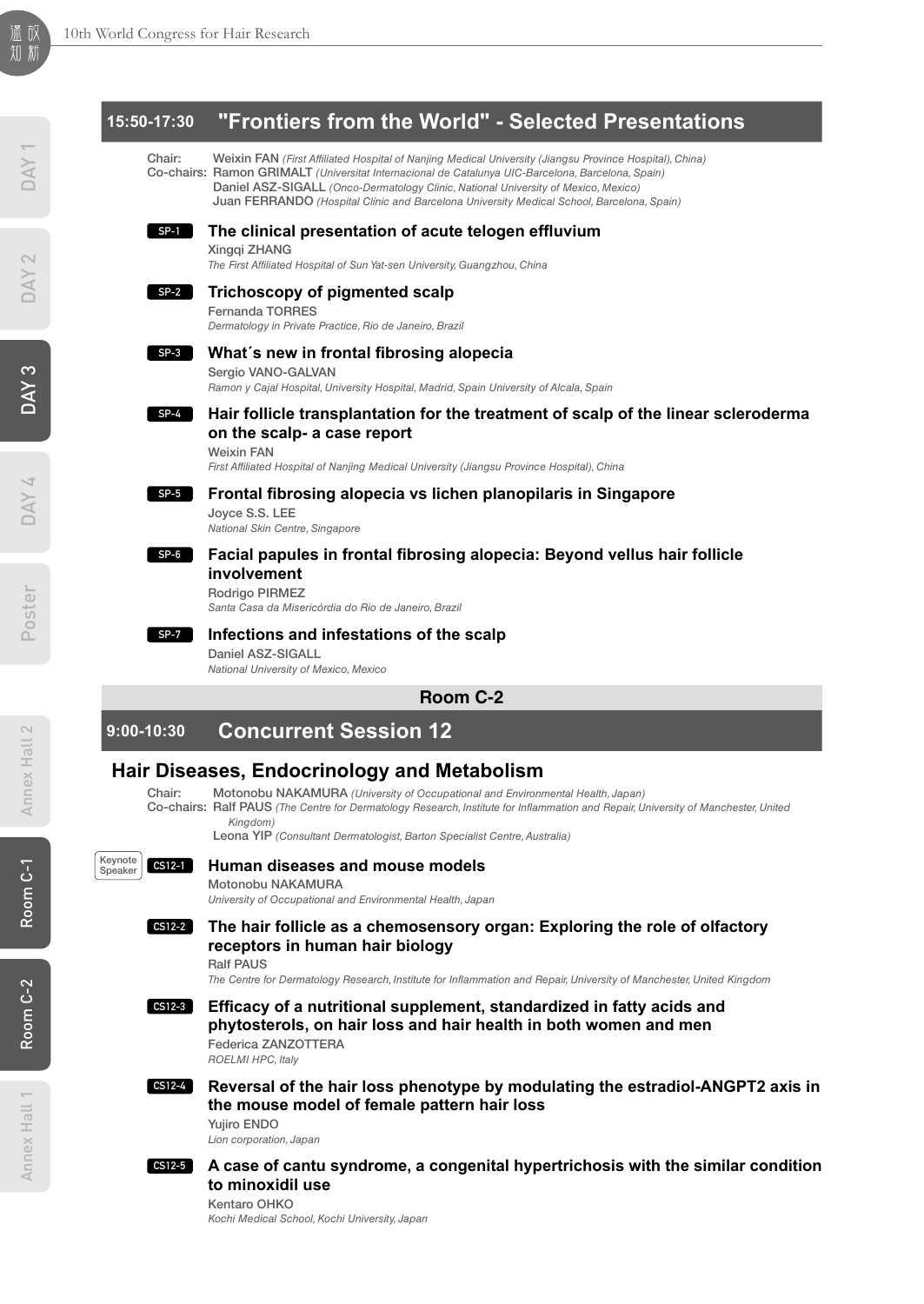

**adults** 

Lanqin FU *Peking Union Medical College Hospital, China*

# 10:30-10:50 **Coffee Break**

# **14:00-15:30 Concurrent Session 13**

# **Hair and Regenerative Medicine**

Chair: Kotaro YOSHIMURA *(Jichi Medical University, Japan)* Co-chairs: Sung Jan LIN *(Institute of Biomedical Engineering, National Taiwan University, Taiwan)* Luis A. GARZA *(Johns Hopkins School of Medicine, United States)*

### **Assembling of layer-by-layer dermal papilla spheres for hair follicle induction**  Chia-Ching WU Keynote **CS13-1**

**Association analysis between female pattern hair loss and iron deficiency in**

*National Cheng Kung University, Taiwan*



**Inflammatory factors in hair follicle regeneration** Yaojiong WU *Tsinghua University, China*

### **CWL080061, a novel Wnt signaling activator, in hair regeneration**  Joo Young CHA **CS13-3**

*Drug Discovery Center, JW Pharmaceutical Co, Seoul, Korea*

**The role of hair follicles in dermal remodelling and scar reduction**  Magdalena PLOTCZYK *Imperial College London, United Kingdom* **CS13-4**

### **Influences of oxygen tension in expansion culture of human dermal papilla/ sheath cells on hair regeneration**  Koji KANAYAMA **CS13-5**

*University of Tokyo, Japan*

# 15:30-15:50 **Coffee Break**

# **15:50-17:20 Concurrent Session 14**

# **Alopecia Areata (Clinical)**

Chair: Norimitsu SAITO *(Yokohama Rosai Hospital, Japan)* Co-chairs: Amos GILHAR *(Skin Research Laboratory,Technion Israel Institute, Israel)* Woo Young SIM *(Kyung Hee University, Korea)*



# **Future therapies for alopecia areata**

Amos GILHAR *Technion Israel Institute, Haifa, Israel*

### **Therapeutic response to various treatment for alopecia areata CS14-2**

Norimitsu SAITO *Yokohama Rosai Hospital, Japan*

# **Treatment of pediatric alopecia areata with anthralin: A retrospective review of CS14-3 37 cases**

Wilma F. BERGFELD *Cleveland Clinic Foundation, Cleveland, Ohio, United States*



**Effectiveness of tofacitinib for alopecia areata CS14-4**

Woo Young SIM *Kyung Hee University Hospital at Gang-dong, Korea*

**Treatment of alopecia areata with the topical janus kinase inhibitor, tofacitinib CS14-5 2% ointment: A pilot study of 10 patients**  Brett KING

*Yale University School of Medicine, United States*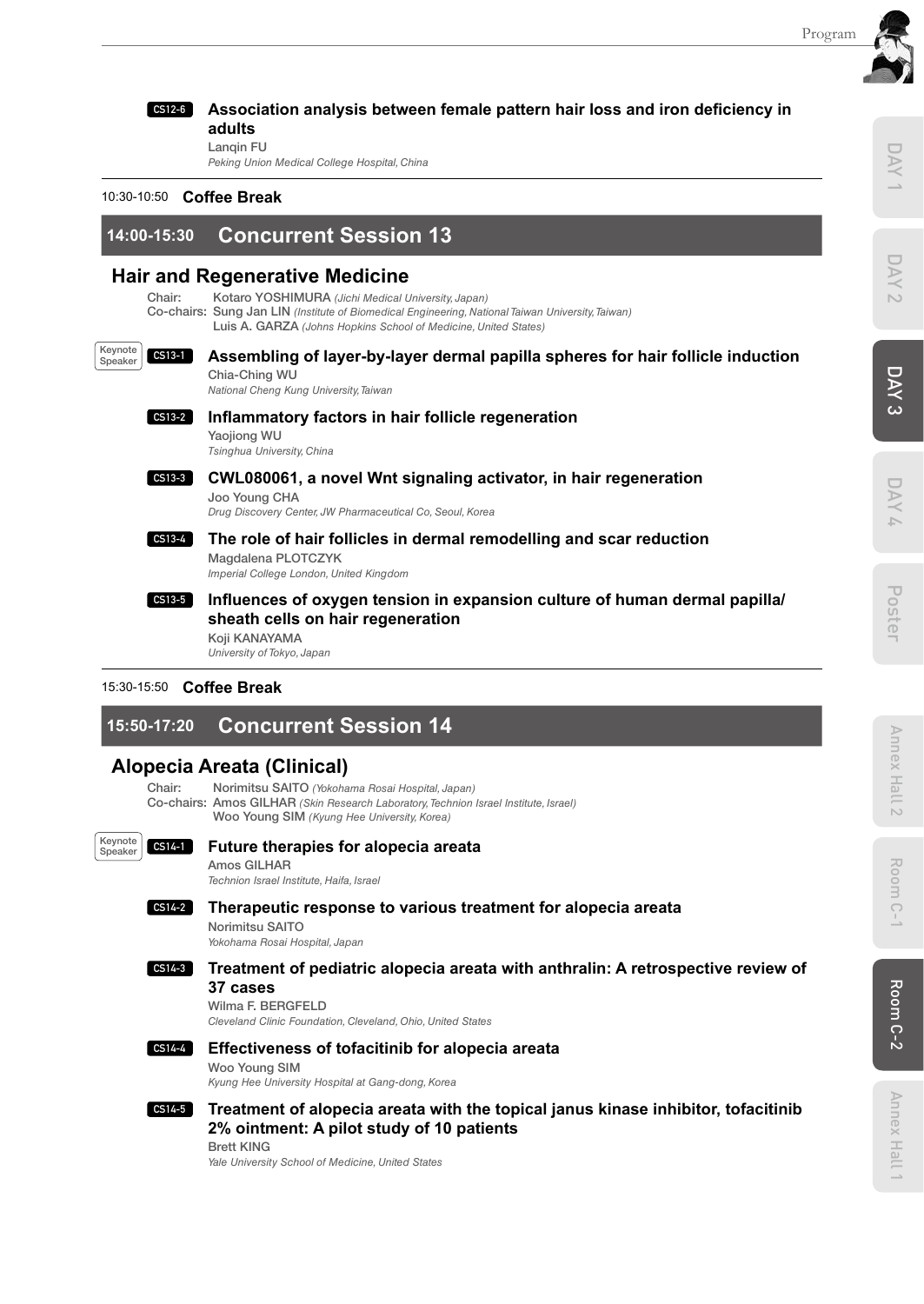# DAY4 (Friday, November 3)

# **Annex Hall 2**



# **11:15-12:15 Luncheon Seminar 5**

# **Sponsored by GlaxoSmithKline**

- Chairs: Gary ONG *(Stiefel, a GSK Company, Singapore)* Manabu OHYAMA *(Kyorin University School of Medicine, Japan)* Panelists: Bernadette ARCILLA *(Stiefel, a GSK Company, Philippine)* Gary ONG *(Stiefel, a GSK Company, Singapore)* Manabu OHYAMA *(Kyorin University School of Medicine, Japan)*
	- Shigeki INUI *(Department of Regenerative Dermatology, Osaka University, Japan)*
	- **Meeting patient and physician treatment expectations in androgenetic alopecia** Gary ONG<sup>1)</sup>, Bernadette ARCILLA<sup>2)</sup> **LS5**
		- *1) Stiefel, a GSK Company, Singapore 2) Stiefel, a GSK Company, Philippine*

# Poster DAY4 DAY3 DAY2 DAY1

Room C-2

 $C - 2$ Room (

Annex Hall 1

Annex Hall 1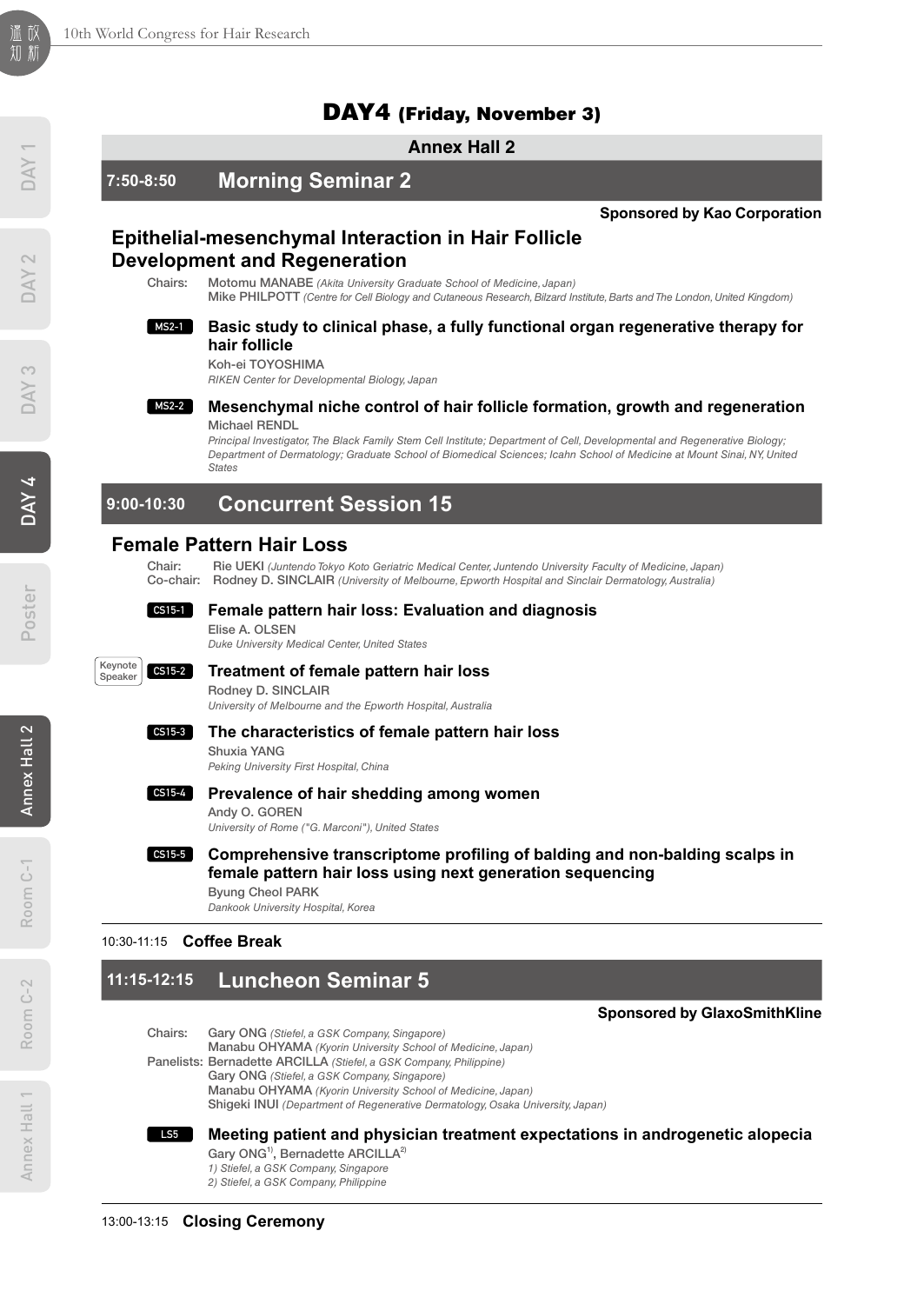**Room C-1**

# **9:00-10:30 Concurrent Session 16**

# **Hair Follicle Biology**

Chair: Takashi MATSUZAKI *(Shimane University, Japan)*

Co-chairs: Mike PHILPOTT *(Centre for Cell Biology and Cutaneous Research Bilzard Institute, Barts and The London School of Medicine and Dentistry Queen Mary University London, United Kingdom)*

Gill WESTGATE *(Center for Skin Sciences, Faculty of Life Sciences, University of Bradford, United Kingdom)*

### **CS16-1** Keynote **Speaker**

# **The Tao of skin appendage follicles and the application**

Randall B. WIDELITZ

*University of Southern California, Keck School of Medicine, United States*

### **Hair stem cell regulation and regeneration CS16-2**

Chih Chiang CHEN *National Yang Ming University, Taiwan*

**CD13, a marker for onychofibroblasts within nail matrix onychodermis: Comparison of its expression in the nail unit and in the hair follicle**  Dong Youn LEE **CS16-3**

*Samsung Medical Center, Sungkyunkwan University, Korea*

**CS16-4**

# **An important role of cutaneous lymphatic vessels in coordinating and promoting anagen hair follicle growth**

Sunyoung YOON *ETH Zurich, Switzerland*

### **Human scalp hair follicles engage in and depend on autophagy for hair growth (anagen) maintenance CS16-5**

Jonathan A. HARDMAN

*The Centre for Dermatology Research, University of Manchester, MAHSC, and National Institutes of Health Biomedical Research Center, United Kingdom*

**Room C-2**

```
9:00-10:30 Concurrent Session 17
```
# **Genetics**

Yutaka SHIMOMURA *(Yamaguchi University Graduate School of Medicine, Japan)* Co-chairs: Mazen KURBAN *(American University of Beirut, Lebanon)* Claire A. HIGGINS *(Imperial College London, United Kingdom)*

**CS17-1** Keynote Speaker

# **Non-syndromic forms of hereditary hair diseases**

Yutaka SHIMOMURA

*Yamaguchi University Graduate School of Medicine, Japan*



# **Insights into the genetics of hair diseases**

Mazen KURBAN *American University of Beirut, Lebanon*

**Research on congenital hair loss disorders in China Diagnostic algorithm and mutational studies of congenital hair loss disorders** Cheng ZHOU **CS17-3**

*Peking University People's Hospital, Beijing, China*

**A novel diagnostic hair feature observed under polarizing microscope in congenital keratinizing disorders including Netherton syndrome** Daisuke UTSUMI **CS17-4**

*University of the Ryukyus, Japan*

**To identify markers of non-scarring forms of alopecia on the basis of correlation analysis of growth factors and apoptosis factors** Fatima V. AZIMOVA **CS17-5**

*Republican Specialized Scientific and Practical Center of Dermatology and Venereology, Uzbekistan*

Annex Hall 1

Annex Hall 1